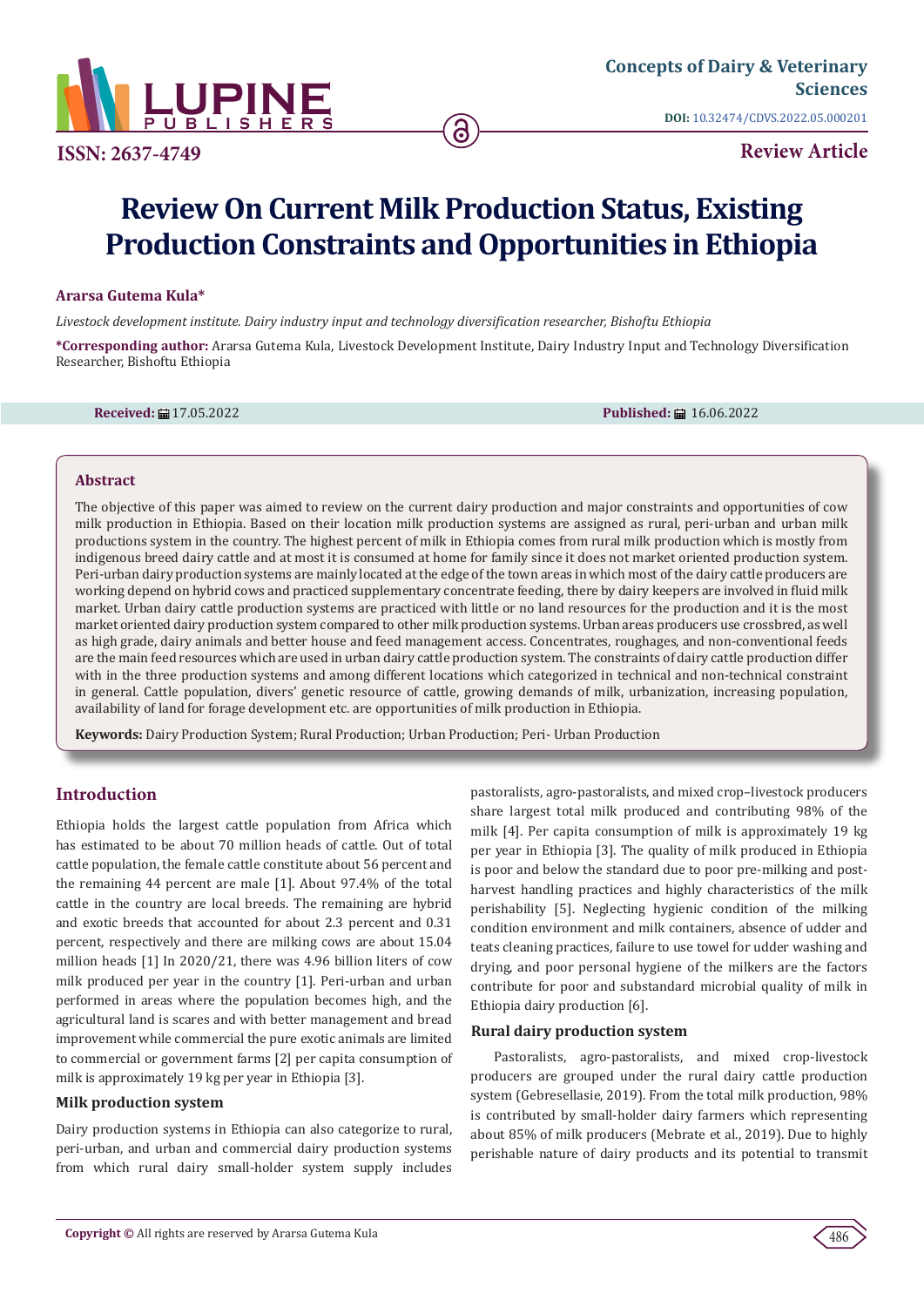zoonotic disease and other pathogens and toxins, it is difficult for dairy farmers to exchange in urban markets [7]. The rural milk production system is highly reliant on the low productivity of the indigenous zebu cattle breeds that can produce 400–680 liters of milk per cow per lactation period.

#### **Peri-urban dairy production**

Peri-urban dairy production systems are mainly located at the edge of the town areas which have comparatively better access to urban centers in which dairy cattle products are extremely wanted [8]. Most of the dairy cattle producers depend on hybrid cows and they practiced supplementary concentrate feeding (Gebresellasie, 2019). It possesses animal types ranging from 50% crosses to high grade Friesian in small to large sized farms and contributed only 2% of the total milk production of in Ethiopia. This sector owns most of the country 's improved dairy stock [9]. Their main source of animal feed is home produced hay for some, and pastured hay for other with or without additional supplemental feed. The animals they keep range from 50% cross breeds to high grade Friesians. This sector controls most of the country's improved dairy stock (Getabalew el al; 2019).

#### **Urban milk production**

Urban milk productions the most market-oriented production system compared to other production systems [10,11]. Urban areas producers use crossbred, as well as high grade, dairy animals. However, only 1% of the dairy cattle from the total population of dairy cattle of the country are kept under urban dairy cattle production system [12]. Concentrates, roughages, and nonconventional feeds are the main feed resources which are used in urban dairy cattle production system. Moreover, roadside grazing, fruits of plants and wastes also used in urban dairy cattle production system [11]. According to Assaminew et al. [13], the average number of hybrid dairy cattle were greater in urban than that of peri-urban dairy cattle production system. Grass, hay, crop residues and concentrates were regularly used dairy cattle feeds in both urban and peri-urban areas [13].

#### **Current milk production situation**

About 97.4 percent of the total cattle in the country are local breeds. The remaining are hybrid and exotic breeds that accounted for about 2.3 percent and 0.31 percent, respectively and there are milking cows are about 15.04 million heads and 8.1 million camels [1]. Total cow milk production for the rural areas of the country is about 4.96 billion liters. The average lactation period of cow about seven months, and average milk yield per cow per day is about 1.482 liters [1]. From the total national milk, the highest share was covered by cattle 78% similarly 70% of meat produced, Ministry Agriculture and rural development [14,12]. Ethiopian consumption of milk is approximately 19 kg per capita/ year [3]. To meet the growing demand for milk in Ethiopia, milk production has to grow at least at a rate of 4% per annum [15]. Even though, Ethiopia registered huge number of cattle populations there is no significant benefits earned from livestock resource. Mainly attributed to low genetic potential of the indigenous breeds, limited availability of feed, high disease prevalence and poor animal health services, low level of husbandry, and limited extension and research support.

#### **Number of milking cows**

According to Ethiopian central statics agency (CSA)data shows that the number of milking cow is indicating incremental from year to year (Figure1). The numbers of milking cow are 11.8 million in (2016/17), 12.39 million in (2017/18), 12.4 million in (2018/19), 12.57 million in 2019/20, and 15 million milk cows (CSA, 2016/17- 2020/21).



#### **Milk produced in billion liters /year**

Ethiopian CSA data shows that the amount of milk produced in billion liters is increasing from year to year (Figure 2). The amount of milk produced in billion liters is 3.1 billion liters in (2016/17), 3.1 billion liters in (2017/18), 3.3 billion liters in (2018/19), 3.89 billion liters in 2019/20, and 4.96billion liters in (CSA, 2016/17- 2020/21).



**Figure 2:** Milk production in billion liters Sources (CSA, 2017-2021).

487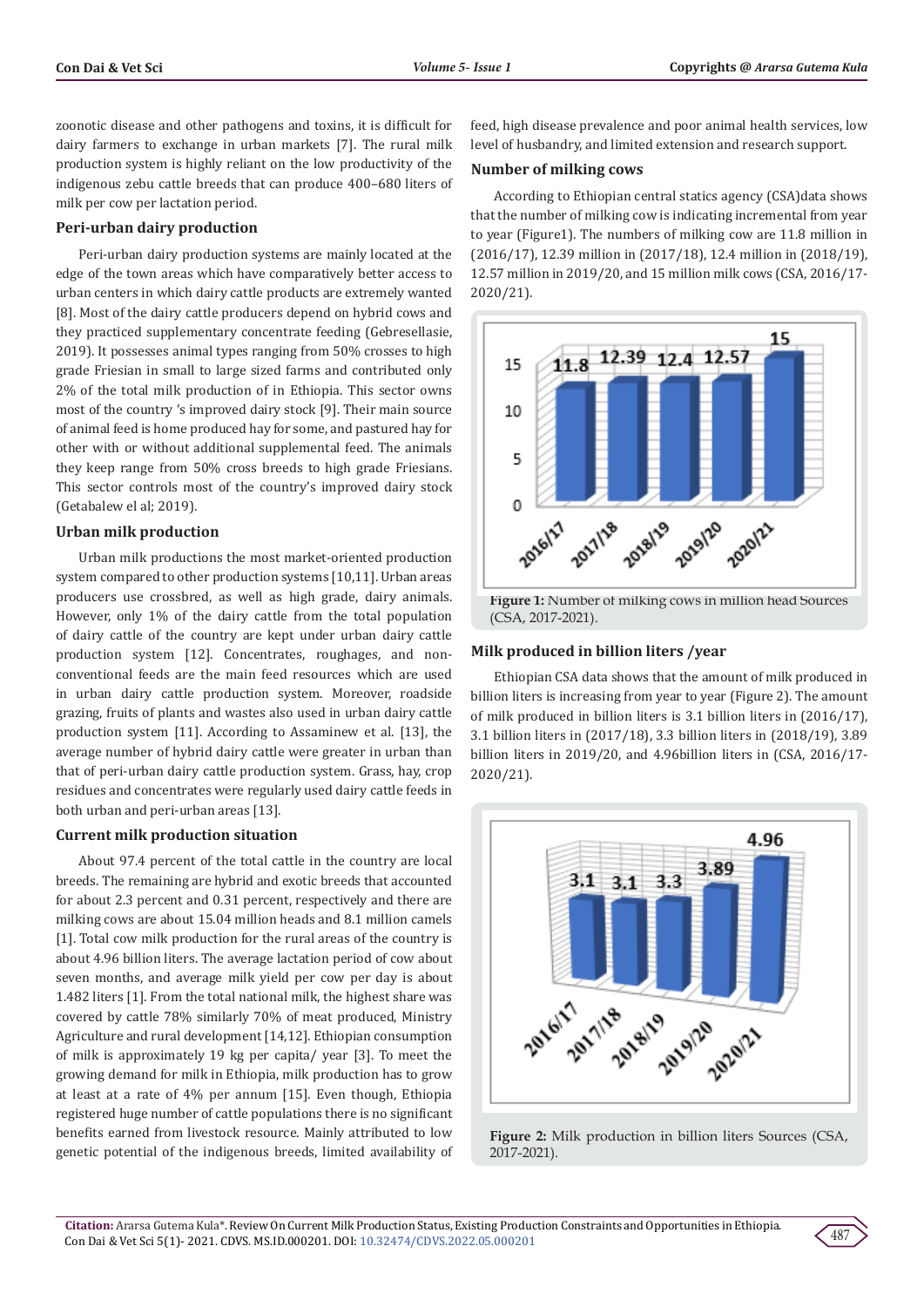#### **Constraint of milk production**

The constraints of dairy cattle production differ with in the three production systems and among different locations [16]. As indicated by (Gebresellasie, 2019) high feed cost, land shortage and space limitation, feed quality, availability, and cost problems as well as inadequate extension and veterinary services are the major dairy production system constraints in the Urban and Peri-Urban areas of central Highlands of Ethiopia Shortage of quality feed supply is remain as major problem of dairy production in Ethiopia [17,18]. Urban dairy farmers encountered a challenge due to the increased feed prices [19]. Furthermore, insufficient artificial insemination service, shortage of semen, and shortage of AI professionals have been recognized as factors leading to poor breed improvement in most parts of Ethiopia [19] (Mebrate et al., 2019). Similarly, feed shortage and land scarcity, diseases, poor access to marketplace, restricted market information, lack of improved breed, inadequate artificial insemination (AI) and infrastructure were reported as the primary constraints of dairy cattle production by [20]. The major production problems listed by [21] includes absence of milk processing plants and equipment's, lack of skills, inadequate manufacture space, changeable marketing scheme, shortage of water, poor genetic potential of dairy cows for milk production.

#### **Dairy production Opportunities**

The existence of fast-growing population and urbanization with an extended utilization of milk and its products are the main opportunities of milk production in Ethiopia [16]. The growing demand for milk and its products like fermented milk (Yogurt), butter, cottage cheese, butter milk, ghee and whey offer a good opportunity for dairy producers (Gebresellasie, 2019). Hence a potentially large domestic market is the main opportunities of milk production in Ethiopia [16]. The existence of diverse agro ecologies coupled with diverse flora species rendered in the different parts of the country to have native knowledge in the conservation of milk and its products in the dairy farming system using various sources of herbs [22-26]. There are plenty of opportunities for dairy development listed (Gebresellasie, 2019). On the other hand, development of infrastructural sector, such road access or road construction to connect towns with kebeles, water supply, electrification, communication activities would favor modern dairying [20].

# **Conclusion**

Ethiopia is fist in cattle population in Africa and 5th from the world. The dairy production system in the country is grouped under rural, peri-urban, and urban dairy production system. Most of milk production of the country is comes from traditional milk production system which is in most from low productive indigenous dairy cattle.

There are technical and non-technical dairy production constraints of Ethiopia dairy production. Animal healthy, animal feeds poor quality and price, poor genetic dairy breed, shortages of milk market, shortage of improved dairy cattle are among the major constraints. Increasing milk demand, increasing urbanization, growing human population, conducive environment, attractive policy for dairy sector is some of the opportunities of dairy production in general.

#### **Recommendations**

a) Ethiopia should work to bring up rural milk production to peri-urban production system.

b) The country should work on forage development to overcome feed scarcity problems.

c) Different efforts should coordinate to transfer milk production to the next level

d) Milk collection centers should be constructed to enable market accessibility of small producer.

e) Foreign investors and breeders of improved dairy cattle should be attracted to invest in Ethiopia.

#### **References**

- 1. CSA (2021) Central Statistical Agency of the Federal Democratic Republic of Ethiopia Agricultural Sample Survey: Report on Livestock and Livestock Characteristics (Private Peasant Holdings). Statistical Bulletin 587(2).
- 2. Tamiru and Amza (2017) Review on the status of dairy cattle production in Ethiopia Journal of Genec and Environmental Resources Conservator 5(2):84-95.
- 3. [FAO \(2018\) ASL2050: Livestock Production System Spotlight Ethiopia](https://www.fao.org/documents/card/en/c/I8271EN/) [Cattle Sector. Rome, Italy: Food and Agriculture Organization of United](https://www.fao.org/documents/card/en/c/I8271EN/) [Nation](https://www.fao.org/documents/card/en/c/I8271EN/).
- 4. [Mata work Milkias G \(2016\) Household Dairy Production System,](https://core.ac.uk/reader/234694230) [Marketing and Constraints in Ethiopia. Journal of Marketing and](https://core.ac.uk/reader/234694230) [Consumer Research 29.](https://core.ac.uk/reader/234694230)
- 5. [Tsadkan Z, Gurja B \(2018\) Handling and utilization pattern of cattle milk](https://africaneditors.org/journal/AJAR/abstract/15864-109329) [production in northern Ethiopia. Africa journal of Agricultural research](https://africaneditors.org/journal/AJAR/abstract/15864-109329) [13\(34\).](https://africaneditors.org/journal/AJAR/abstract/15864-109329)
- 6. [Gebeyew K, Amakelew S, Eshetu M, Animut G \(2016\) Production,](https://www.hilarispublisher.com/open-access/production-processing-and-handling-of-cow-milk-in-dawa-chefa-districtamhara-region-ethiopia-2157-7579-1000286.pdf) [Processing and Handling of Cow Milk in Dawa Chefa District Amhara](https://www.hilarispublisher.com/open-access/production-processing-and-handling-of-cow-milk-in-dawa-chefa-districtamhara-region-ethiopia-2157-7579-1000286.pdf) [Region, Ethiopia. J Veterinary Sci Technol 7\(1\): 1-9.](https://www.hilarispublisher.com/open-access/production-processing-and-handling-of-cow-milk-in-dawa-chefa-districtamhara-region-ethiopia-2157-7579-1000286.pdf)
- 7. [Bekuma A A, Galmessa U, and Fita L \(2018\) Dairy Products Marketing](https://www.researchgate.net/publication/329312302_Dairy_Products_Marketing_Systems_and_its_Constraints_in_Gimbi_District_West_Wollega_Zone_Oromia_Ethiopia) [Systems and its Constraints in Gimbi District, West Wollega Zone,](https://www.researchgate.net/publication/329312302_Dairy_Products_Marketing_Systems_and_its_Constraints_in_Gimbi_District_West_Wollega_Zone_Oromia_Ethiopia) [Oromia, Ethiopia. J Veterinary Sci Technol 9\(05\).](https://www.researchgate.net/publication/329312302_Dairy_Products_Marketing_Systems_and_its_Constraints_in_Gimbi_District_West_Wollega_Zone_Oromia_Ethiopia)
- 8. [Alemu, Menale M \(2019\) Urban and peri-urban dairy cattle production](https://www.researchgate.net/publication/336362944_URBAN_AND_PERI-URBAN_DAIRY_CATTLE_PRODUCTION_IN_ETHIOPIA_A_REVIEW) in Ethiopia: a review. [Online Journal of Animal and Feed Research](https://www.researchgate.net/publication/336362944_URBAN_AND_PERI-URBAN_DAIRY_CATTLE_PRODUCTION_IN_ETHIOPIA_A_REVIEW) 9(4): [173-177.](https://www.researchgate.net/publication/336362944_URBAN_AND_PERI-URBAN_DAIRY_CATTLE_PRODUCTION_IN_ETHIOPIA_A_REVIEW)
- 9. [Gobena, Metawork M \(2016\) Household Dairy Production System,](https://iiste.org/Journals/index.php/JMCR/article/view/34354) [Marketing and Constraints in Ethiopia. Journal of Marketing and](https://iiste.org/Journals/index.php/JMCR/article/view/34354) [Consumer Research. Districts of East Shoa Zone, Ethiopia. J Adv Dairy](https://iiste.org/Journals/index.php/JMCR/article/view/34354) [Res 29.](https://iiste.org/Journals/index.php/JMCR/article/view/34354)
- 10. [Bekele A, Fekadu B, Mitiku E \(2015\) Handling, processing and](https://www.globalscienceresearchjournals.org/articles/handling-processing-and-marketing-of-cow-milk-in-urban-and-peri-urban-area-of-dangila-town-western-amhara-region-ethiopi.pdf) [marketing of cow milk in urban and peri urban area of Dangila Town,](https://www.globalscienceresearchjournals.org/articles/handling-processing-and-marketing-of-cow-milk-in-urban-and-peri-urban-area-of-dangila-town-western-amhara-region-ethiopi.pdf) [Western Amhara Region, Ethiopia. Global Journal of Food Science and](https://www.globalscienceresearchjournals.org/articles/handling-processing-and-marketing-of-cow-milk-in-urban-and-peri-urban-area-of-dangila-town-western-amhara-region-ethiopi.pdf) [Technology 3\(3\): 159-174.](https://www.globalscienceresearchjournals.org/articles/handling-processing-and-marketing-of-cow-milk-in-urban-and-peri-urban-area-of-dangila-town-western-amhara-region-ethiopi.pdf)